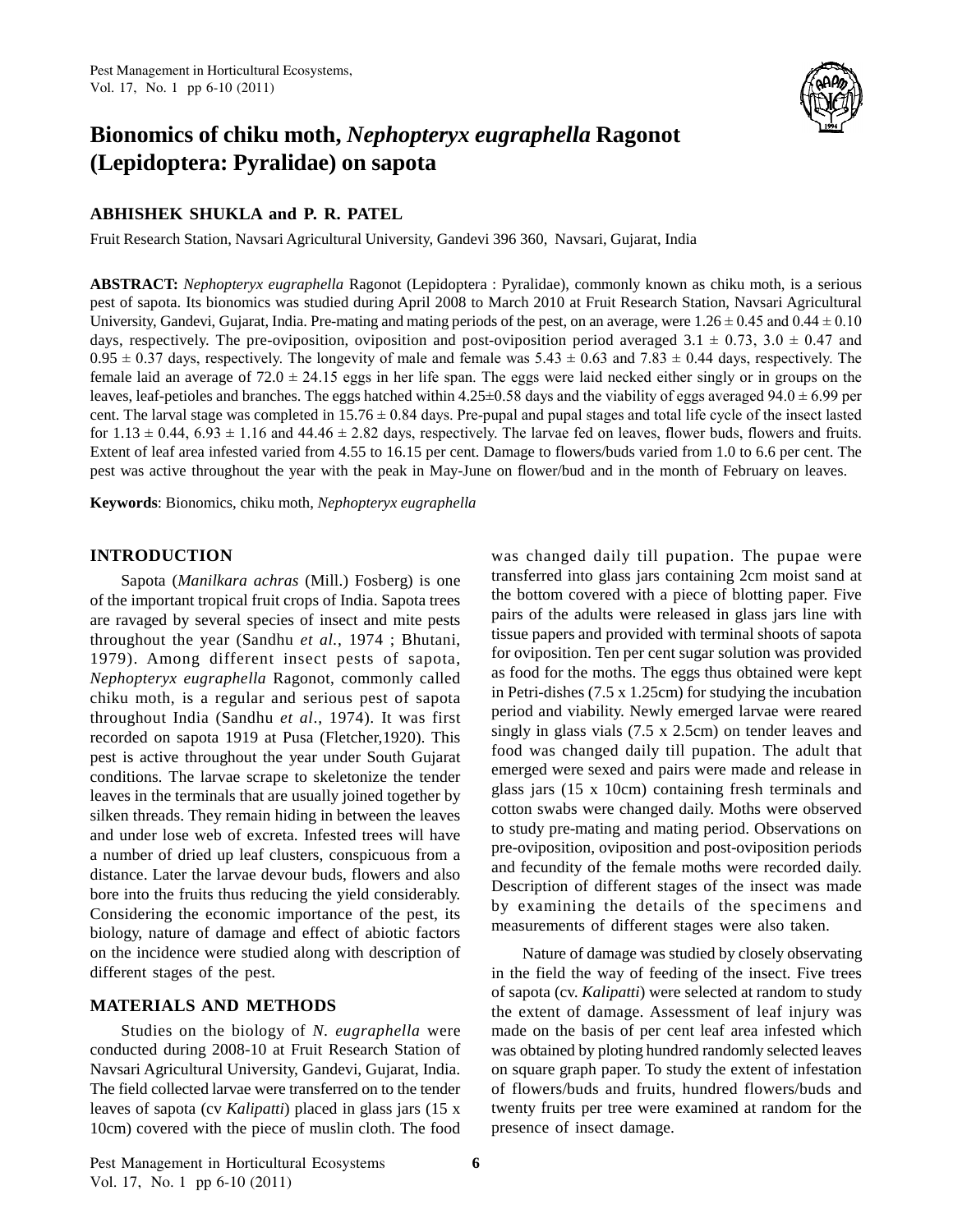# Bionomics of chiku moth

| <b>Stage</b>                        | Life period in days |                  |  |
|-------------------------------------|---------------------|------------------|--|
|                                     | Range               | <b>Mean</b>      |  |
| Incubation period                   | $3.0 - 5.0$         | $4.25 \pm 0.58$  |  |
| Viability (%)                       | 80-100              | $94.0 \pm 6.99$  |  |
| I instar larvae                     | $2.0 - 4.0$         | $3.0 \pm 0.56$   |  |
| II instar larvae                    | $4.0 - 5.0$         | $4.46 \pm 0.51$  |  |
| III instar larvae                   | $2.5 - 4.0$         | $3.06 \pm 0.31$  |  |
| IV instar larvae                    | $4.5 - 5.5$         | $5.2 \pm 0.31$   |  |
| Total larval period                 | 14.0-17.5           | $15.76 \pm 0.84$ |  |
| Pre-pupal period                    | $0.5 - 2.0$         | $1.13 \pm 0.44$  |  |
| Pupal period                        | $5.0 - 9.0$         | $6.93 \pm 1.16$  |  |
| Pre-mating period                   | $1.0 - 2.0$         | $1.26 \pm 0.45$  |  |
| Mating period                       | $0.3 - 0.6$         | $0.44 \pm 0.10$  |  |
| Pre-oviposition period              | $2.0 - 4.0$         | $3.1 \pm 0.73$   |  |
| Oviposition period                  | $2.0 - 4.0$         | $3.0 \pm 0.47$   |  |
| Post-oviposition period             | $0.5 - 1.5$         | $0.95 \pm 0.37$  |  |
| Adult longevity (Male)              | $4.0 - 6.5$         | $5.43 \pm 0.63$  |  |
| <b>Adult longevity (Female)</b>     | $7.0 - 8.5$         | $7.83 \pm 0.44$  |  |
| Sex ratio                           | 1:1.30              |                  |  |
| Fecundity (No of eggs/female)       | 27.0-102.0          | $72.0 \pm 24.15$ |  |
| Total life cycle (egg to egg stage) | 40.0-50.0           | $44.46 \pm 2.82$ |  |
|                                     |                     |                  |  |

**Table1. Biology of** *Nephopteryx eugraphella* **Ragonot on sapota**

| Stage parameter               | Morphometric measurements (mm) |                  |  |
|-------------------------------|--------------------------------|------------------|--|
|                               | Range                          | <b>Mean</b>      |  |
| Egg length                    | $0.93 - 0.99$                  | $0.97 \pm 0.15$  |  |
| Egg breadth                   | $0.45 - 0.50$                  | $0.46 \pm 0.01$  |  |
| Length of I instar larvae     | $1.32 - 1.36$                  | $1.34 \pm 0.01$  |  |
| Length of II instar larvae    | 4.68-4.72                      | $4.69 \pm 0.01$  |  |
| Length of III instar larvae   | 13.10-13.15                    | $13.12 \pm 0.01$ |  |
| Length of IV instar larvae    | 19.34-19.37                    | $19.35 \pm 0.1$  |  |
| Length of full grown larvae   | $22.0 - 26.0$                  | $23.8 \pm 1.42$  |  |
| Pupal length                  | $9.0 - 11.0$                   | $10.07 \pm 0.73$ |  |
| Pupal breadth                 | $2.6 - 2.8$                    | $2.72 \pm 0.07$  |  |
| Adult length at resting       | 11.19-11.21                    | $11.22 \pm 0.01$ |  |
| Adult length with wing expand | 19.7-20.5                      | $21.03 \pm 0.21$ |  |

**Table 2. Morphometrics of** *Nephopteryx eugraphella* **Ragonot on sapota**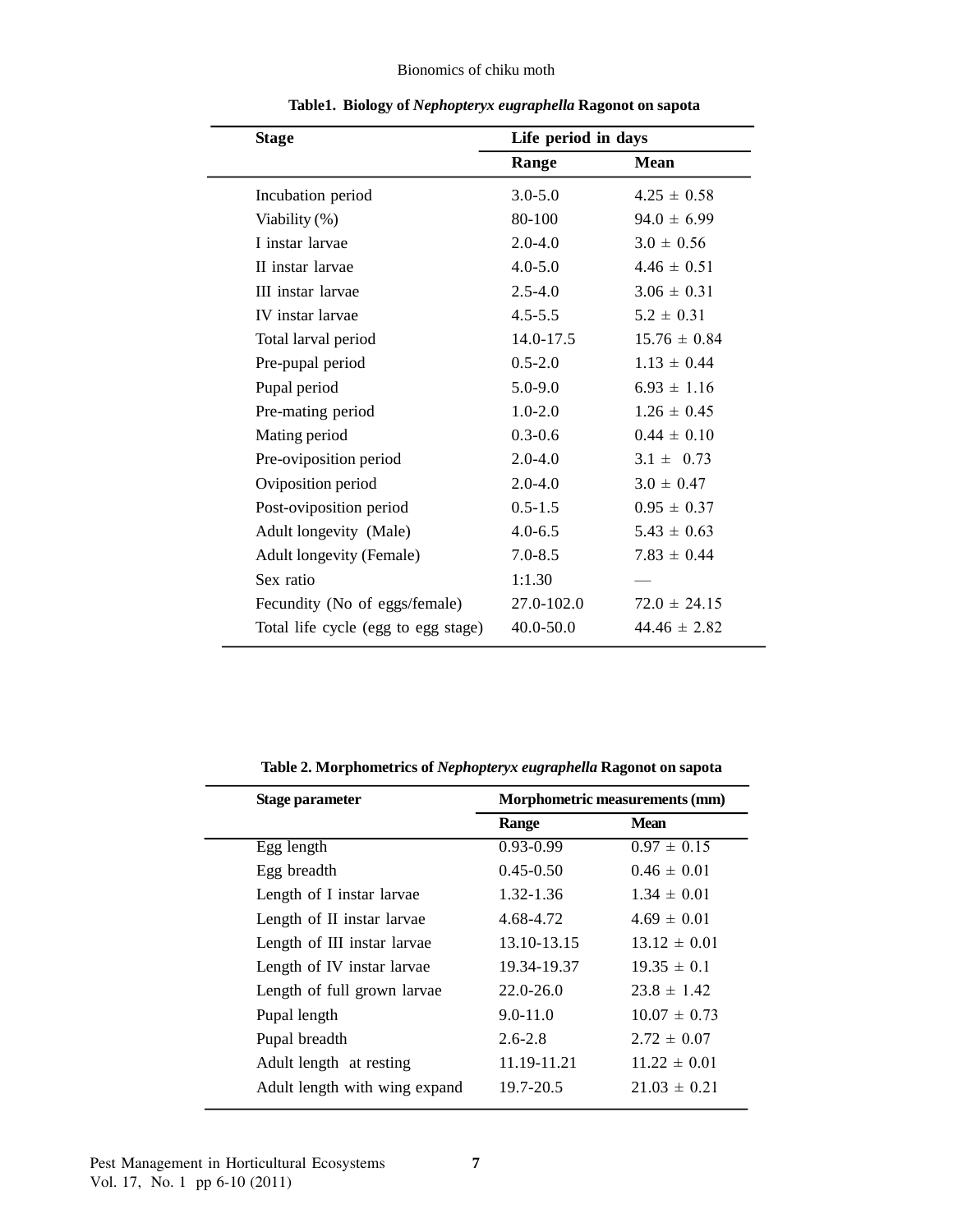To study the effect of abiotic factors on the incidence of chiku moth, ten medium sized trees of sapota were randomly selected from the orchard of Fruit hrs. Eggs were oval,  $0.97 \pm 0.15$  mm in length and 0.468<br>Research Station of Navsari Agricultural University and  $\pm 0.01$  mm in breadth. Eggs are laid usually in s Research Station of Navsari Agricultural University, and marked with white paint for recording the observations. For this, five twigs from each tree were selected and observed fortnightly for the incidence of chiku moth. Total number of buds as well as buds damaged by chiku moth was counted from each twig. Similarly, the total number of new leaves as well as leaves damaged by the pest was also observed and per cent infestation was worked out accordingly. No insecticide treatments were given in the field selected for present studies. The data thus obtained were correlated with various abiotic factors *viz.,* maximum, minimum and mean temperature as well as mean relative humidity and simple correlation (r) has been worked out.

#### **RESULTS AND DISCUSSION**

#### **Biology of***N. eugraphella*

The pre-mating and mating period were 0.5 to 2.0 The pre-mating and mating period were 0.5 to 2.0<br>(1.13  $\pm$  0.44) days and 0.3 to 0.6 (0.4  $\pm$  0.10) days, respectively, while the pre-oviposition, oviposition and  $(1.13 \pm 0.44)$  days and 0.3 to 0.6  $(0.4 \pm 0.10)$  days, respectively, while the pre-oviposition, oviposition and post-oviposition period were found 2.0 to 4.0 (3.1 ±0.73), post-oviposition period were found 2.0 to 4.0 (3.1  $\pm$ 0.73),<br>2.0 to 4.0 (3.0  $\pm$  0.47) and 0.5-1.5 (0.95  $\pm$ 0.37) days, respectively. These results are in agreement with that of Cherian and Ananthanarayanan (1942). The incubation respectively. These results are in agreement with that of The<br>Cherian and Ananthanarayanan (1942). The incubation on<br>period was 3.0 to 5.0 (4.25  $\pm$  0.58) days and a single Lor Cherian and Ananthanarayanan (1942). The incubation on<br>period was 3.0 to 5.0 (4.25  $\pm$  0.58) days and a single Lor<br>female laid 27.0 to 102.0 (72  $\pm$  24.15) eggs in her life con period was 3.0 to 5.0 (4.25  $\pm$  0.58) days and a single Long<br>female laid 27.0 to 102.0 (72  $\pm$  24.15) eggs in her life cons<br>span and on an average 94.0  $\pm$  6.99 per cent egg with hatchability was recorded under the laboratory conditions. Cherian and Ananthanarayanan (1942) also reported the incubation period of 3-5 days in case of *N. eugraphella*. The larvae passed through four instars. The first instar larval period observed was 2.0 to 4.0 (3.0  $\pm$ 0.56) days. The second, third and fourth instar larvae were very active and hide in the webbings. Average larval 0.56) days. The second, third and fourth instar larvae<br>were very active and hide in the webbings. Average larval<br>period for second, third and fourth instars was  $4.46 \pm$  was b were very active and hide in the webbings. Average larval<br>period for second, third and fourth instars was  $4.46 \pm 0.51$ ,  $3.06 \pm 0.31$  and  $5.20 \pm 0.31$  days, respectively whereas the total larval period completed within 14.0 to 0.51, 3.06  $\pm$  0.31 and 5.20  $\pm$ 0.31 days, respectively<br>whereas the total larval period completed within 14.0 to pur<br>17.5 days with an average of 15.76  $\pm$  0.84 days. The of t whereas the total larval period completed within 14.0 to <br>17.5 days with an average of  $15.76 \pm 0.84$  days. The <br>pre-pupal period varied from 0.5 to 2.0 (1.13  $\pm$  0.44) days, whereas pupal period ranged from 5.0 to 9.0 days pre-pupal period varied from 0.5 to 2.0 (1.13  $\pm$  0.44) days, whereas pupal period ranged from 5.0 to 9.0 days with an average of 6.93  $\pm$  1.16 days. It is in agreement with that reported by Cherian and Ananthanarayanan gray<br>
(1942). The male moth lived for 5.0 to 6.5 days with an setad<br>
average of 5.43 ± 0.62 days while female moths for 7.0 (1942). The male moth lived for 5.0 to 6.5 days with an setal average of 5.43  $\pm$  0.62 days while female moths for 7.0 black to 8.5 days with an average 7.83  $\pm$  0.44 days. The sex mem ratio was found to be 1:1.30. Under the present studies the total life cycle of chiku moth was completed in  $40.0$  outerratio was found to be 1:1.30. Under the present studies<br>the total life cycle of chiku moth was completed in 40.0<br>to 50.0 (44.46  $\pm$  2.82) days which is in close agreement with the earlier report of Saran and Sandhu (1987).

**Egg:** Freshly laid eggs were soft, pale yellow but semitransparent and fertile eggs turned pink within 24 **Egg:** Freshly laid eggs were soft, pale yellow but semitransparent and fertile eggs turned pink within 24 hrs. Eggs were oval,  $0.97 \pm 0.15$ mm in length and 0.468 mitransparent and fertile eggs turned pink within 24<br>s. Eggs were oval,  $0.97 \pm 0.15$ mm in length and 0.468<br>0.01mm in breadth. Eggs are laid usually in small batches of 4 to 30 along the mid rib of the underside of leaf or tender branches.

**Larva:** Newly hatched larvae measured  $1.35 \pm$ 0.01mm in length. Initially it was pink but become yellow within 24 hrs and letter on become greenish. Head was pale yellow. On the body there was one longitudinal median and a set of three dorso-lateral purple strips on its either side. Prolegs were present on  $3<sup>rd</sup>$  to  $6<sup>th</sup>$  and  $10<sup>th</sup>$ abdominal segments. Dorsal surface of body was covered with microhairs. The colour of the remaining three instars and fully grown larva was pinkish brown with conspicuous longitudinal dorso-lateral lines. The body length of second, third and fourth instar larvae with conspicuous longitudinal dorso-lateral lines. The<br>body length of second, third and fourth instar larvae<br>measured on an average  $4.69 \pm 0.01$ ,  $13.12 \pm 0.01$  and body length of second, third and fourth instar larvae<br>measured on an average  $4.69 \pm 0.01$ ,  $13.12 \pm 0.01$  and<br> $19.35 \pm 0.01$ mm, respectively while the full grown larvae measured on an average  $4.69 \pm 0.01$ ,  $13.12 \pm 0.01$  and  $19.35 \pm 0.01$  mm, respectively while the full grown larvae on an average measured  $23.8 \pm 1.42$  mm in length. Head and first thoracic segment were yellowish brown with black lines and spots. Dorsal side of body was pink in colour while ventral side was green. First and third pair of strips were pink in colour blended with black spots on each segment while second pair was purple in colour. There was a pair of dorso-lateral prominent black spots on the second thoracic and eight abdominal segment. Longitudinal stripes and hairs on the body were quite conspicuous. These observations are in general agreement with the description given by earlier workers (Cherian and Ananthanarayanan, 1942; Saran and Sandhu, 1987).

**Pupa:** Pupation takes place in soil preparing an earthen cell with an exit hole for the emergence of adult. The newly formed pupae were light green in colour, which turned light to reddish brown within 24 hrs and become dark brown prior to the emergence of adult. It was broad anteriorly and tapering posteriorly. Compound eyes were prominent. The average length and breadth of pupa was  $10.02 \pm 0.73$ mm and  $2.72 \pm 0.07$ mm. The size of the male pupae was comparatively bigger than female pupae.

**Adult:** The moth measured  $20.03 \pm 0.21$  mm in wing expanse and  $11.2 \pm 0.01$  mm in resting position. Body was grayish in colour with compound black eyes with setaceous antennae. Fore wings were grayish with four black transverse wavy lines. Hind wings were membranous white. Both the wings were fringed at the outer margins. A brownish line was present near the outer margins of the wings. In case of female, tip of abdomen was yellow or black with slit like genital aperture, whereas in male the tip of slender abdomen was

the earlier report of Saran and Sandhu (1987). apertur<br>Management in Horticultural Ecosystems **8** Management in Horticultural Ec<br>17, No. 1 pp 6-10 (2011)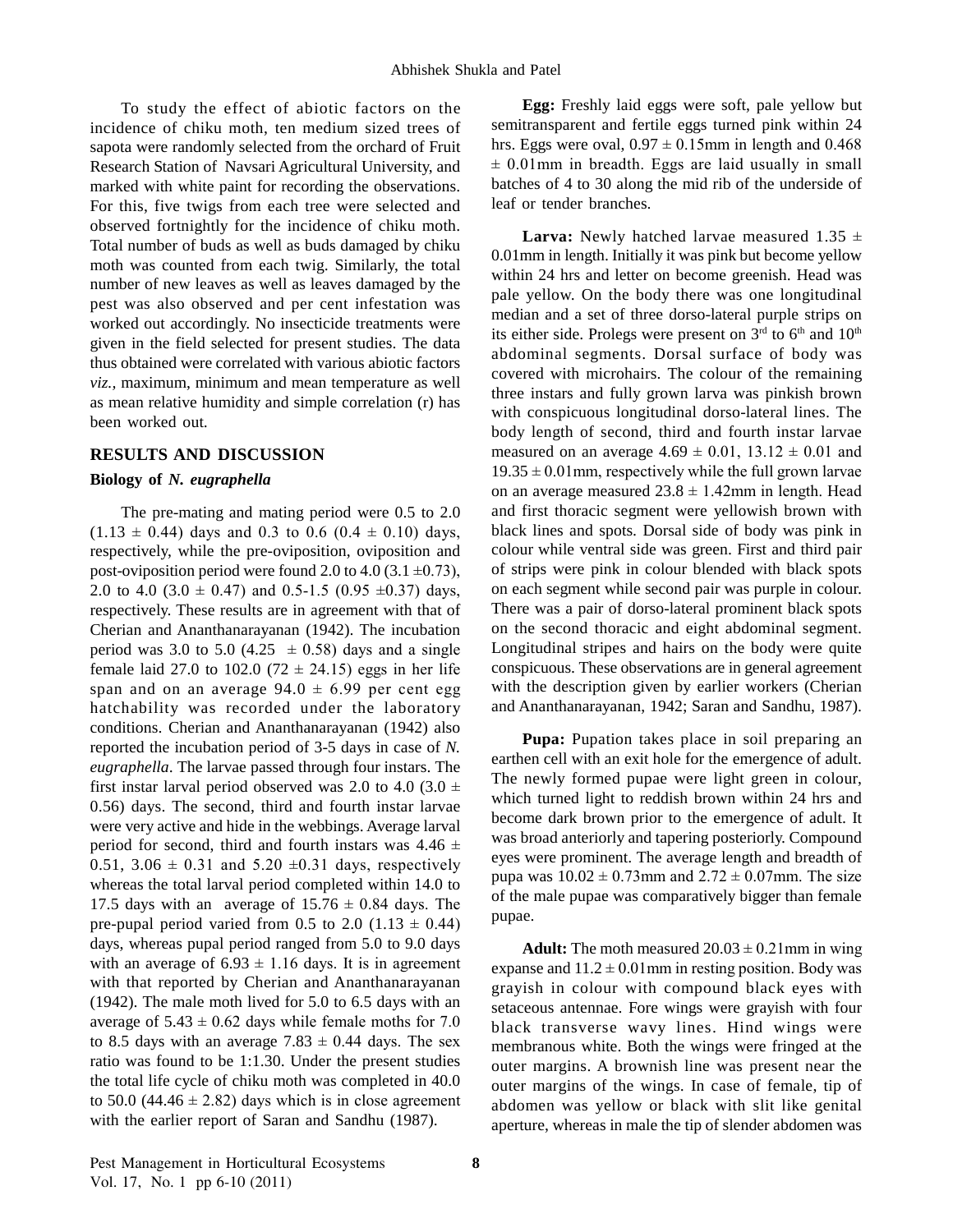grayish and pointed. Saran and Sandhu (1987) reported females to be bigger than males while under the present studies no such difference was recorded, but they also describe that the female had yellow brush of hairs on tip of abdomen which was also recorded in the present studies.

# **Nature of damage**

The larvae damaged the leaves, flower buds, flowers and fruits. In case of leaves, the larvae fed inside the leaf folds, made by joining the leaves with silken threads and excretal pellets were entrapped in the webs. Young larvae damaged the leaves by scrapping while grown up larvae damaged both by scraping and biting the leaves. As a result of continuous feeding, severely damaged leaves dried up and get detached at the base of pedicel. Young larvae also attacked the flowers and flower-buds and fed on the internal organs. The injured flowers and flower-buds dried up and did not bear any fruit. In case of fruit, the larvae fed on a small portion and then rejected the fruit. It was also observed that larvae, in case, bored into the fruits and consumed the fruit flesh. Under the present study it was found that in laboratory conditions on an average a single larvae damage 13.6 buds during the total larval period. Patel *et al*. (1988) observed that under laboratory conditions a single larvae consumes on an average 11.34 chiku buds during its larval period.

# **Extent of damage**

Extent of leaf area damaged by chiku moth larvae varied from 11.55 to 16.15 per cent round the year. Maximum leaf area damage were recorded in the month of July to September i.e., 17.5 per cent (Table 3). The damage to the flowers/buds varied from 1.0 to 6.6 per cent during the study period. The maximum flowers/buds damage was recorded in the month of May in 2008-09 with 4.25 per cent damage whereas it was 6.6 per cent in the month of July 2009-10. Injury to the fruits varied from 1.0 to 2.1 per cent. The severity of attack however lasted for about a month *viz.,* July (Table 4).

**Table 3- Extent of damage by chiku moth on different stages.**

| <b>Months</b>    | Per cent leaf area damaged |                |             |
|------------------|----------------------------|----------------|-------------|
|                  | <b>Maximum</b>             | <b>Minimum</b> | <b>Mean</b> |
| January-March    | 15.2                       | 10.2           | 13.6        |
| April-June       | 16.6                       | 11.3           | 14.5        |
| July-September   | 17.5                       | 14.3           | 15.3        |
| October-December | 15.3                       | 10.4           | 13.9        |
| Mean             | 16.15                      | 11.55          | 14.32       |

**Table 4. Percentage of flowers/buds and fruits attacked by chiku moth larvae.**

| Date           | <b>Flowers/buds</b> | <b>Fruits</b> |
|----------------|---------------------|---------------|
| of observation |                     |               |
| 04.01.2008     | 2.53                | 1.0           |
| 04.03.2008     | 2.75                | 1.0           |
| 04.05.2008     | 4.25                | 1.0           |
| 04.07.2008     | 3.73                | 2.10          |
| 04.09.2008     | 2.50                | 2.0           |
| 04.11.2008     | 4.00                | 1.0           |
| 04.01.2009     | 1.50                | 1.0           |
| 04.03.2009     | 1.0                 |               |
| 04.05.2009     | 3.54                |               |
| 04.07.2009     | 6.6                 | 2.1           |
| 04.09.2009     | 3.3                 |               |
| 04.11.2009     | 6.0                 | 1.0           |
| 04.01.2010     | 5.8                 | 1.0           |

Population dynamics of *Nephopteryx eugraphella* Ragonot on sapota:

The data on population dynamics of *N. eugraphella* are presented . The pest activity on the buds was recorded throughout the year. During 2008-09, the pest damage on buds was maximum in first fortnights of May and June (4.54%) and it was fluctuated round the year, whereas during 2009-10 the maximum per cent bud damage was recorded in first fortnight of July (10.00%). During the year 2009-10 the pest was recorded throughout the year with 1.0 to 10.0 per cent bud infestation. This pest also damaged the newly emerged leaves. During year 2008-09 the leaves damaged ranges from 2.91 to 9.52 per cent with maximum per cent leaves damaged during the first fortnight of February. Similar trends were also observed during 2009-10 the per cent leaves damaged by chiku moth were ranged between 0.90 to 8.30. The maximum per cent damaged leaves were recorded in the first fortnight of Feburary (8.30%). Various correlation coefficient are also worked out with chiku moth damage and weather parameters. During the year 2008-09, the per cent bud damaged should be significantly positive with minimum temperature ( $r =$ 0.521) and mean temperature  $(r = 0.670)$ , whereas it showed non-significant correlation with maximum temperature  $(r = 0.295)$  and mean relative humidity  $(r = -0.511)$ , whereas non-significant correlations were also recorded during 2009-10 except with maximum temperature  $(r = -0.611)$ . In both the years of the study the per cent leaf damaged by the chiku moth showd a non-significant correlation values (Table 6).The present study revealed that the activities of chiku moth were prevalent throughout the year. The present findings